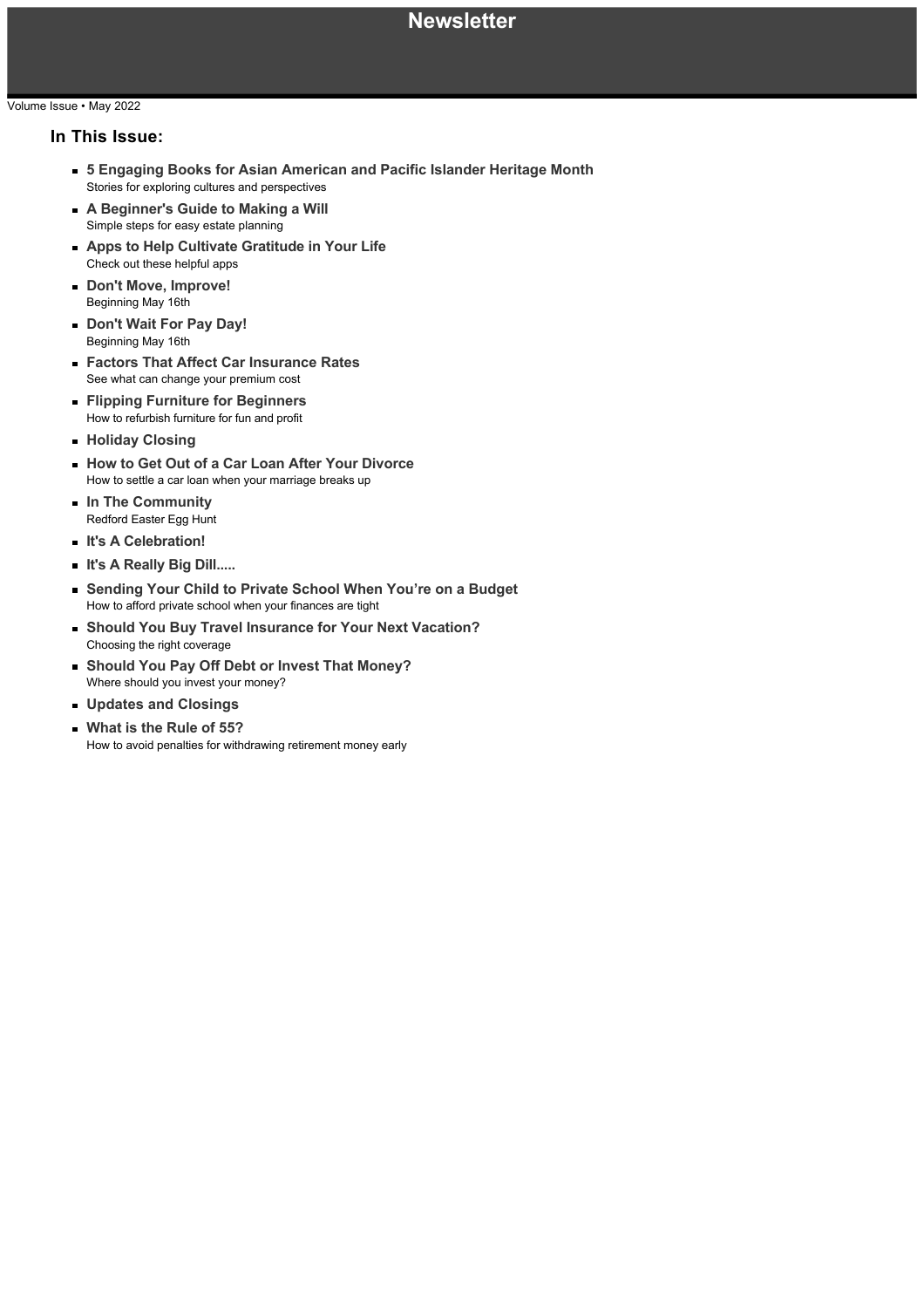# **It's A Really Big Dill.....**



For a limited time, you can receive up to \$500 cashback on any new loan over \$5000!\* This is a DILL you don't want to miss!

### **Apply Now**

\*APR=Annual Percentage Rate. All loans must meet lending guidelines to qualify. All loans subject to credit and/or collateral approval. Not every member will qualify. This offer is only valid for loans applied for and disbursed from May 1, 2022, to May 31, 2022. \*\*The 1.00% cash back applies only to loans >\$5000.00 that are financed as new money with Public Service Credit Union or refinanced with Public Service Credit Union from another lender. Commercial loans, real estate/mortgage loans and loans originated at Dealerships are excluded. Cash back amount is capped at \$500.00 per loan and is subject to all applicable taxes, which are the responsibility of the member. 1.00% cash back will be deposited to the member's savings account within 90 days from loan disbursement. Member must be in good standing with the credit union to receive incentive. Offer is valid from May 1, 2022, through May 31, 2022, and subject to change without notice.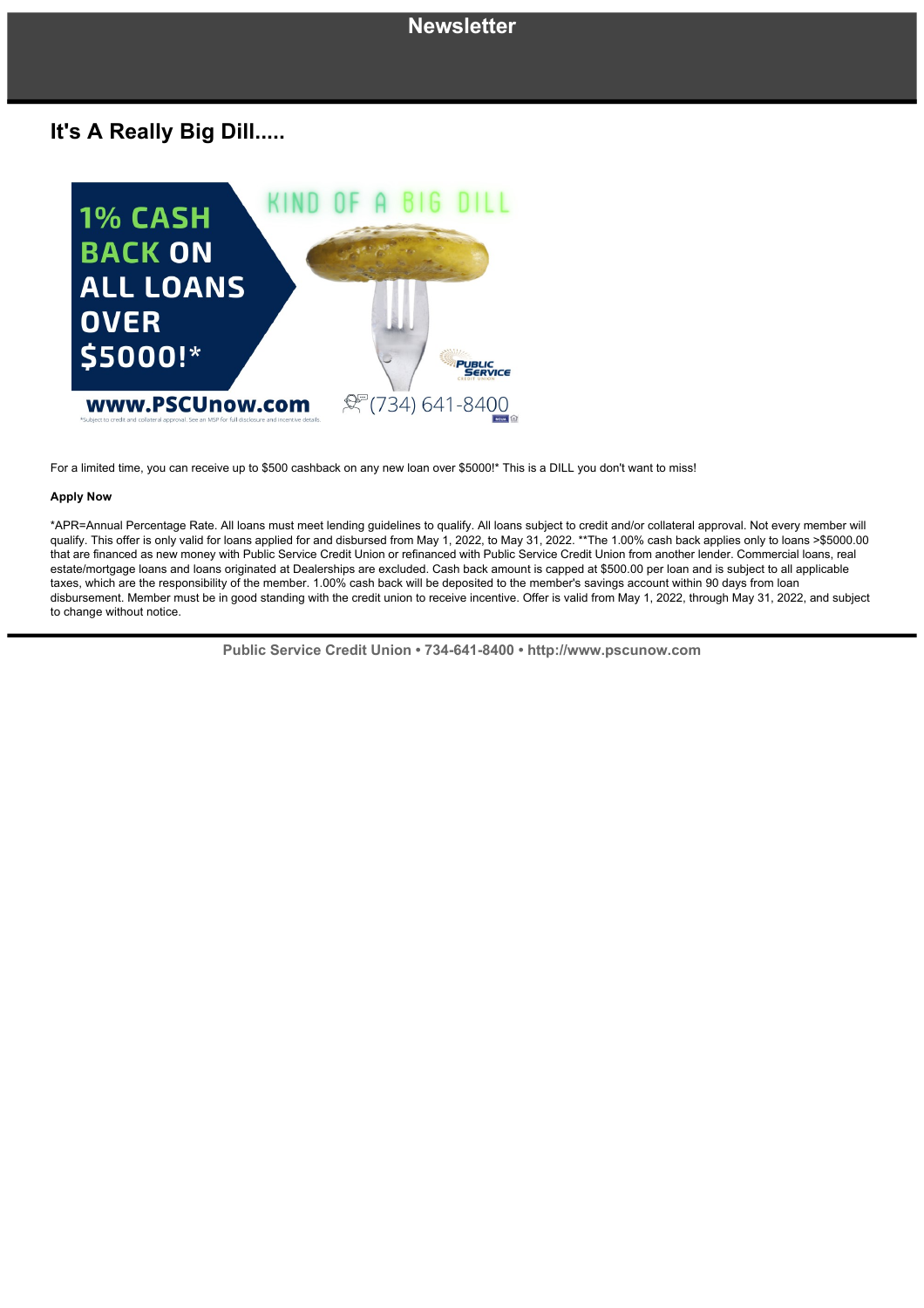# **Should You Pay Off Debt or Invest That Money?**

### **Where should you invest your money?**

Is it better to invest your money or use it to pay off debt? The answer to that question depends on many factors like your investing options, the amount you owe, interest rates, and even your age. But as a rule of thumb, you should try to do both. Before you do, the following are a few things to consider.

### **Compare interest rates**

You can typically expect to earn more money by investing than you would lose by not paying off debt. For example, investing into a stock market index fund that returns 10 percent a year will put you further ahead than using the same amount of money toward paying off student loan debt with a five percent interest rate. If your debt is wrapped up in credit cards, however, it's almost certainly more advantageous to pay that off first, as according to Investopedia's credit card database, the average interest rate on credit cards is almost 20 percent. "Interest rates on credit cards are so high that you can never get ahead," says Linda Davis Taylor, former CEO of an investment company based in Pasadena, California. "Put yourself on a plan to eliminate your credit card debt, and be as disciplined as possible."



### **Consider your credit score**

If you have a low credit score, paying off debt can give it a significant bump. One of the

most important factors that goes into determining your credit score is your credit utilization ratio, or the amount of credit you are using relative to the amount that is available to you. If your current debt is very close to the total amount of debt you're able to have — that is, your credit cards are maxed out — then this can have a major negative impact on your credit score. In an article for Investopedia, financial news expert Brian Beers says that "paying off debt, particularly if you have a lot of it, can be a smart move for that reason alone."

### **Factor your age**

Writing for TheBalance, personal finance expert Lora Shinn says that, "In general, you should avoid carrying debt into retirement." If you are nearing retirement age, you'll typically benefit more from paying off debt than from investing. However, thanks to compound interest, it's almost always better to invest in retirement as much as possible, especially if you are still a long way from retirement age. If your employer offers a 401(k) plan with matching contributions and you do not yet meet that match, this would be a good place to invest your money.

### **Try to invest and pay off debt at the same time**

Investing — whether short- or long-term — and paying off debt are not mutually exclusive. "You can, and sometimes should, do both," Beers advises. If you neglect investing, you risk falling short of retirement goals. If you neglect paying off debt, you will probably end up spending too much in interest over time. Additionally, you should try to put aside money for an emergency fund if you don't already have one. "A good place to keep your emergency fund is a lowrisk and highly liquid investment, such as a money market mutual fund," Beers says.

Managing finances is no easy thing, and it can be tricky to make the most out of your regular income or an influx of cash. Consult with a certified financial planner at your financial institution for expert advice that works for your own, unique circumstances.

- NOT A DEPOSIT
- NOT FDIC INSURED
- NOT INSURED BY ANY FEDERAL GOVERNMENT AGENCY
- NOT GUARANTEED BY THE BANK
- MAY GO DOWN IN VALUE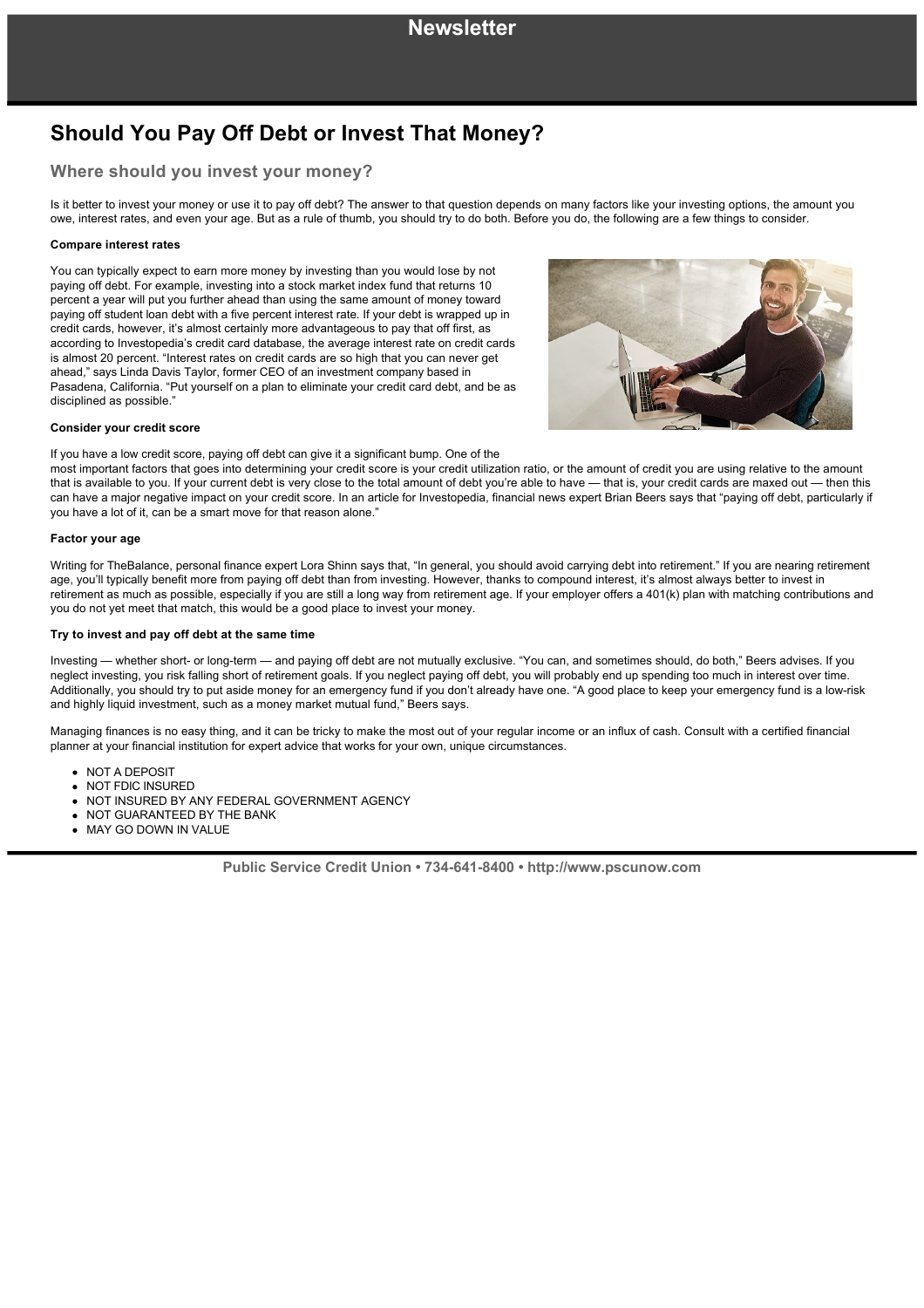# **A Beginner's Guide to Making a Will**

### **Simple steps for easy estate planning**

A will is a document that declares how your estate should be managed and distributed in the event of your death. Without having a will to guide them, your family members will have to spend time and energy divvying up your assets — often leading to additional stress and conflict during an already stressful time of mourning and grief. Here's how you can get started with making your will.

#### **Where do you get a will?**

Many online services claim to be able to help you create a will in just a few minutes. However, everyone's estate and family situation is unique. In order to account for all situations and create a comprehensive will that's difficult to contest, consider having your will created by an estate-planning lawyer. Elder law attorney Patrick M. Simasko explains that an attorney will be able to account for the complexity of laws in your state, and they will make sure all forms have been properly signed and filled out. Furthermore, a lawyer's office is equipped to take care of other processes that turn your will into a legally binding document, such as notarization. You may also need to budget for your will, as it will likely cost over \$1,000, depending on the rates that your attorney charges.



#### **Choosing your beneficiaries**

Beneficiaries are the people who will receive parts of your estate upon your death. There are several important factors to consider. The Balance contributor Julie Garber explains that if

you plan on passing cash or property down to your minor children, you must appoint a conservator to manage the inheritance since children are not legally allowed to own these assets. You should also consider what to do if one of your named beneficiaries precedes you in death. For instance, if you intend on passing your vehicle down to your nephew, consider who the car will go to if your nephew predeceases you. It's a good idea to have a contingency plan written into the will for all assets, since this will keep confusion and stress to a minimum.

#### **Picking an executor**

The executor is the person who will carry out the instructions described in your will. While most people name a spouse or child to be their executor, the executor of your will doesn't have to be a friend or family member. Brian J. Decker, owner and founder of Decker Retirement Planning, explains that you can also have a CPA or attorney fulfill the role. However, he cautions against naming a corporate trustee to carry out your wishes, as they often charge fees that skim money from your hard-earned estate, leaving less for your beneficiaries to inherit.

### **Keep your kids in mind**

If you have children who are still minors, it's important to appoint a guardian for them in your will. Consider different scenarios when appointing a guardian. For example, you may take for granted that your spouse will care for the children if something happens to you. However, you need a plan in place if your spouse predeceases you, or if you both die in the same incident. If you have appointed a relative as your children's legal guardian, consider having a backup plan, just in case that relative precedes you in death. This is particularly important, because Garber warns that if there are no surviving people to serve as your children's guardian, the court will appoint someone without your approval.

Once your will has been properly signed and notarized, it's important to keep it in a safe location. For more information on making a will, consult with an estate planning attorney.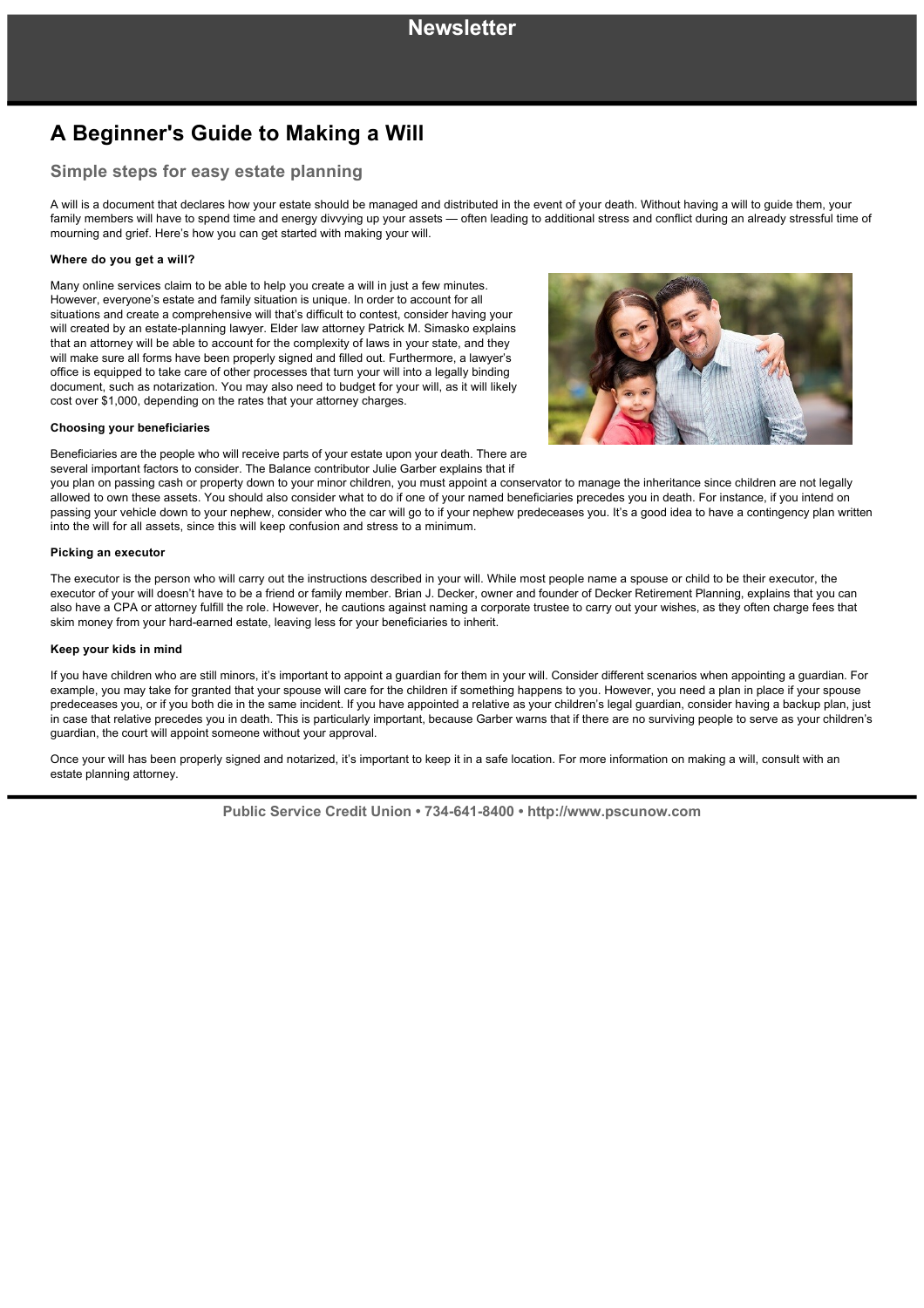# **What is the Rule of 55?**

### **How to avoid penalties for withdrawing retirement money early**

It's likely that your retirement account is one of the most valuable assets you have. But because the account is meant to be used for retirement, there are penalties for accessing its funds too soon. Fortunately, the Rule of 55 is an exception that can help you, should you retire early.

### **Qualified distribution rules**

If vou invested in a retirement account with after-tax dollars, such as a Roth IRA or Roth 401(k), then you can make qualified distributions from that account after age 59.5 without tax or any other penalties. "There is no penalty for withdrawing your money after you reach age 59.5, but you'll pay income tax on the money you take out if you've invested in a traditional pre-tax 401(k) or a traditional IRA with untaxed dollars," explains retirement planning expert Melissa Phipps in a Jan. 2022 article for TheBalance.

If you do make early withdrawals — that is, withdrawals before age 59.5 — then in most cases, those withdrawals will be taxed as ordinary income and be subjected to an additional 10 percent penalty. This is not something you want to do unless absolutely necessary. The Rule of 55 exists to make those situations less painful.



#### **Rule of 55 explained**

If you leave or lose your job at age 55 or older, the Rule of 55 enables you to access your 401(k) or 403(b) funds without penalty. However, you must leave your job during or after the calendar year you turn 55, and the rule does not apply to retirement plans from previous employers. "The Rule of 55 only applies to assets in your *current* 401(k) or 403(b), meaning the one you invested in while you were at the job you leave at age 55 or older," says Phipps. You can also withdraw the money without penalty as early as age 50 if you retired from a public safety job, such as police officer, firefighter, or EMT.

Note that the Rule of 55 only helps you avoid the 10 percent penalty for early withdrawals. It does not apply to IRAs and does not exempt you from paying federal tax on distributions. Additionally, your employer-provided retirement plan needs to actually support Rule of 55 withdrawals. Some plans have a flat ban on making distributions before age 59.5 or even 62.

#### **Alternatives to the Rule of 55**

It's better to wait until you reach age 59.5 to withdraw funds from a retirement account, but life doesn't always make things easy. Depending on your financial situation, you may not have a choice but to tap into your retirement account. Fortunately, the Rule of 55 is not the only way to take penalty-free distributions from a retirement plan. "There is an exception called the 72(t) option which allows withdrawals from your 401(k) or IRA at any age without any penalty," retirement reports Karen Roberts and Brian Baker write in a Feb. 2022 article for Bankrate. You may also be exempt from the 10 percent penalty for particularly costly medical expenses, if you experienced a qualified disaster, or have a total and permanent disability.

The Rule of 55 is a useful tool in your retirement planning toolbox, but there are other tools that may serve you better. Talk to a certified retirement planner at your local financial institution about your options and, if you need to take distributions, how best to minimize early withdrawal penalties. Consult your tax advisor for more information about tax planning.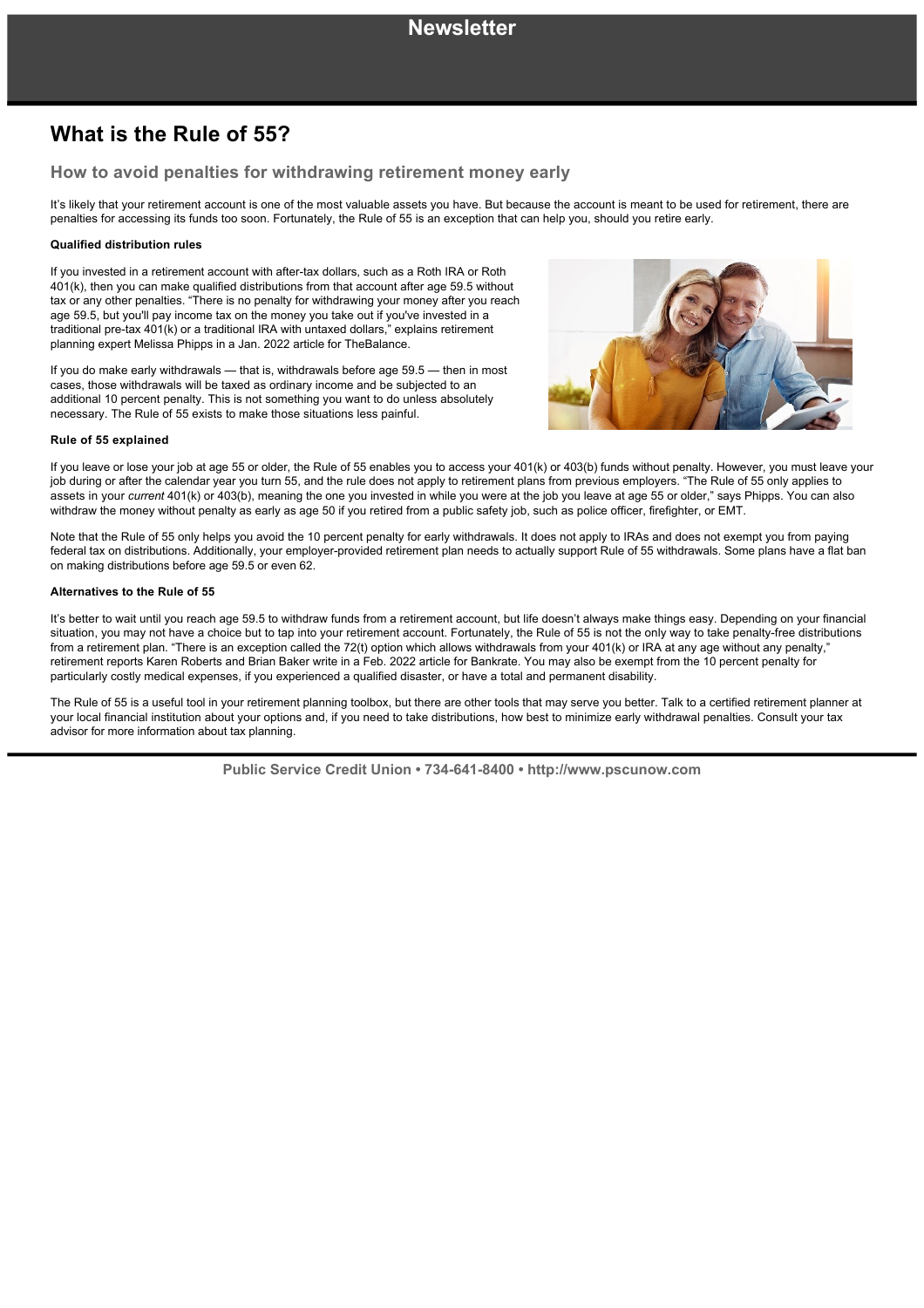# **Factors That Affect Car Insurance Rates**

### **See what can change your premium cost**

Car insurance is an agreement between you and an insurance company that will ideally protect you from financial loss if you were to get into an accident, experience damage to your vehicle, and more. But certain factors could affect the price you pay for this coverage — and it mostly comes down to data and risks.

### **Age**

As people mature, they tend to make smarter choices, including when it comes to driving. As a result, insurance companies see younger drivers as higher risks for coverage. It makes sense, though, due to the fact that young drivers have less experience behind the wheel and are more likely to get into accidents, which would cost the insurance companies more money to cover. The average age where you will likely see rates start to drop is 25, which is often the age at which car rental companies also lower rates. However, this age concern comes back into play for senior drivers. Drivers over the age of 65 are more likely to see higher rates because they are more likely to get into accidents and incur injuries during a collision.



### **Driving history**

When you apply for car insurance, one of the factors the company will consider is your driving history. If you have a record of getting speeding tickets or other infractions that would

be deemed reckless, an insurance company will see you as high-risk. Because the company sees you as a potential increased cost, your rates will likely be affected by your previous history. Some companies only look back a few years, so if you got a speeding ticket at 16 and you are now 35, that will probably not have as much of an effect on your premium — as long as you don't have any other infractions on your record. To help customers and the insurance company save money, many auto insurance companies have special programs for "safe drivers" that result in various discounts. By incentivizing safer driving habits with lower rates, insurance companies are also saving money due to covering fewer accidents.

#### **Location**

Where you live plays a big part in your auto insurance rate. Some states require certain levels of protection, which could increase your overall premium. For example, Michigan is considered a "no-fault" state and requires all drivers to have unlimited Personal Injury Protection coverage by law. PIP insurance covers things like medical bills, surgical fees, lost wages, and more. Requiring this coverage is intended to limit the likelihood of lawsuits after a collision. Outside of state requirements, car insurance companies use zip code data to predict whether you are more likely to get into a collision or experience theft simply based on where you live. Because of this, rural areas with less property crime and less congested roads typically have lower auto insurance rates than large cities.

### **Vehicle type**

The kind of car you drive could also play into how much you pay for insurance coverage. SUVs, sedans, and minivans are often cheaper to insure than trucks and sports cars, simply due to their common usage. Someone in a sports car is more likely to drive fast, while a truck driver is likely to take the vehicle offroad or into other more hazardous conditions. Additionally, if your vehicle has certain standard safety systems included, this could help lower your rates. Many auto insurance companies see features like blind-spot detection, collision warning, adaptive cruise control, and adaptive headlights as added benefits that will lower the likelihood of a collision, meaning they won't spend as much money covering the customer.

Of course, the amount of coverage you decide on will also change how much you pay each month for auto insurance. The best way to find what works best for you is to shop around, check for discounts, and drive safely.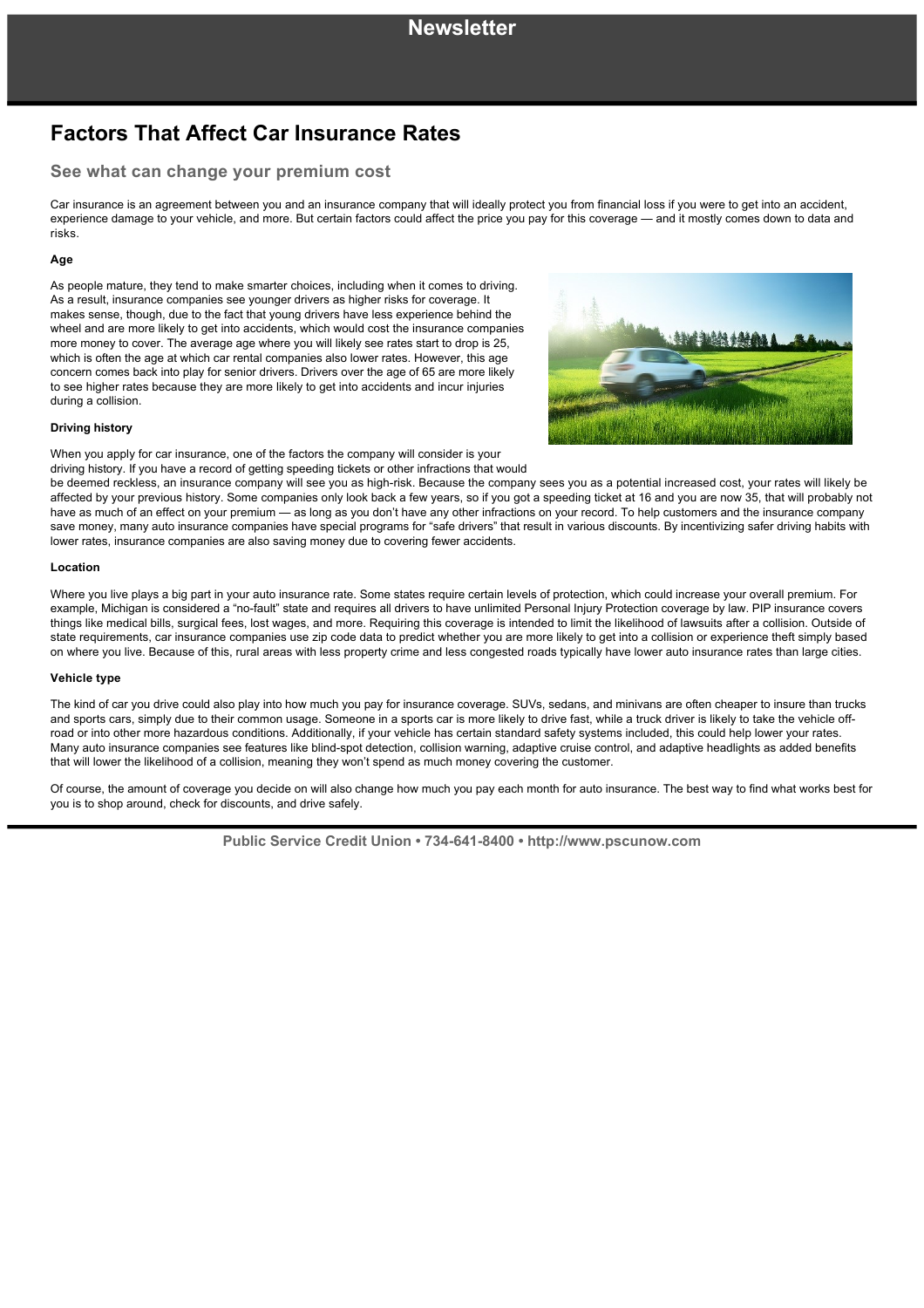# **How to Get Out of a Car Loan After Your Divorce**

### **How to settle a car loan when your marriage breaks up**

Ending a marriage is far from a simple affair. No matter the circumstances, initiating and finalizing a divorce is complicated. Not only do you have to deal with the emotional fallout, you have to navigate a maze of paperwork, division of assets, and financial circumstances, including debts like a car loan.

### **Responsibility may go beyond marriage**

In your divorce, you, your spouse and your lawyers will determine who gets what and who is responsible for certain debts. Just because you figure it out between the two of you does not mean everyone else outside your world, especially a lender, will recognize the changes.

"If you name is listed on a loan - as a borrower or co-signer - you're 100 percent responsible for the debt from the lender's perspective," according to Justin Pritchard, writer for TheBalance.com. "Even if you're divorced and your former spouse agreed to handle the debt, your credit is on the line if your ex defaults, and you're also responsible for any late fees and collections costs."

#### **Refinance to settle ownership**



Lenders look at you and your spouse as equally responsible for a debt — no matter if you and your spouse are in the process of divorcing or have already signed the divorce papers — so you have to take steps to reclaim your finances. If not, you'll have bills you no longer planned for and risk damaging your credit score.

"The best course of action is to have any joint loans refinanced by the person who will be responsible for the debt going forward," advises Karon Warren, writer for Investopedia.com. "This will remove the other party from the loan. So if you plan to keep paying for your own car, for example, you should refinance the existing car loan in your name only."

If refinancing isn't an option for you or your spouse, you could agree to sell your car and split the profit with authorization and advice from your attorneys, notes Pritchard.

### **Budget changes and protecting your credit score**

Going from shared debt to individual debt can be a shock to your budget. If you're taking charge of the car loan on your own, you'll need to readjust your finances in order to satisfy the full payment. If you're relinquishing the car loan to your ex-spouse, you may have to figure out how you'll pay for a new car. The most important thing to remember when taking on payments, though, is to make sure you submit payment by or on the due date.

"Even if you are eventually able to make your payments on time, any lapse in on-time payments means your credit score will take additional time to recover," warns Warren.

#### **Establish your own accounts**

Now that you and your spouse are going your separate ways, it's important you establish your own savings and checking accounts, especially if you're responsible for car loan payments. Reset direct deposits, if applicable, to your new accounts, as well.

"While you're at it, make sure that all automatic payments for the credit cards and bills in your name are coming out of your own checking account, so you aren't hit by late-payment fees once you close the joint account," according to NerdWallet.com.

If you shared everything when you and your spouse were married, divorcing means figuring out the right and fiscally responsible way to separate everything, including debt.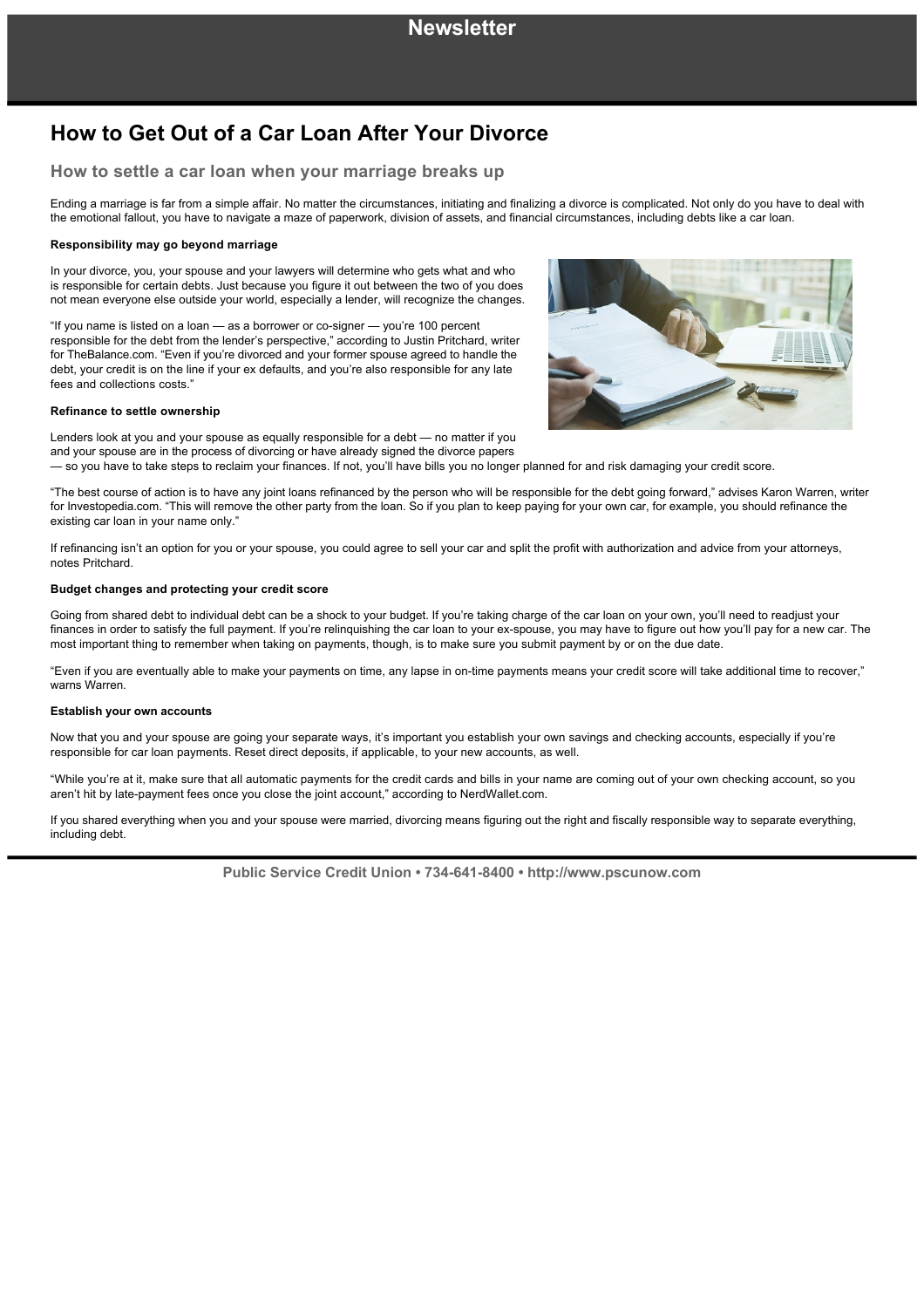## **Newsletter**

# **Don't Wait For Pay Day!**

### **Beginning May 16th**



Beginning May 16th, we will be introducing our new member benefit, **Early Pay**!\*

Early Pay allows members to receive their direct deposit up to 2 days in advance! No activation or hidden fees required. Look out for your next payday and tell a friend about this exciting new benefit as a member of PSCU!

\*Early Pay is a free service for all Public Service Credit Union members with direct deposit. ACH payroll can be posted up to 3 business days early, but not guaranteed. The payroll sender determines when they send the payroll files, PSCU has no control on how early payroll will come in.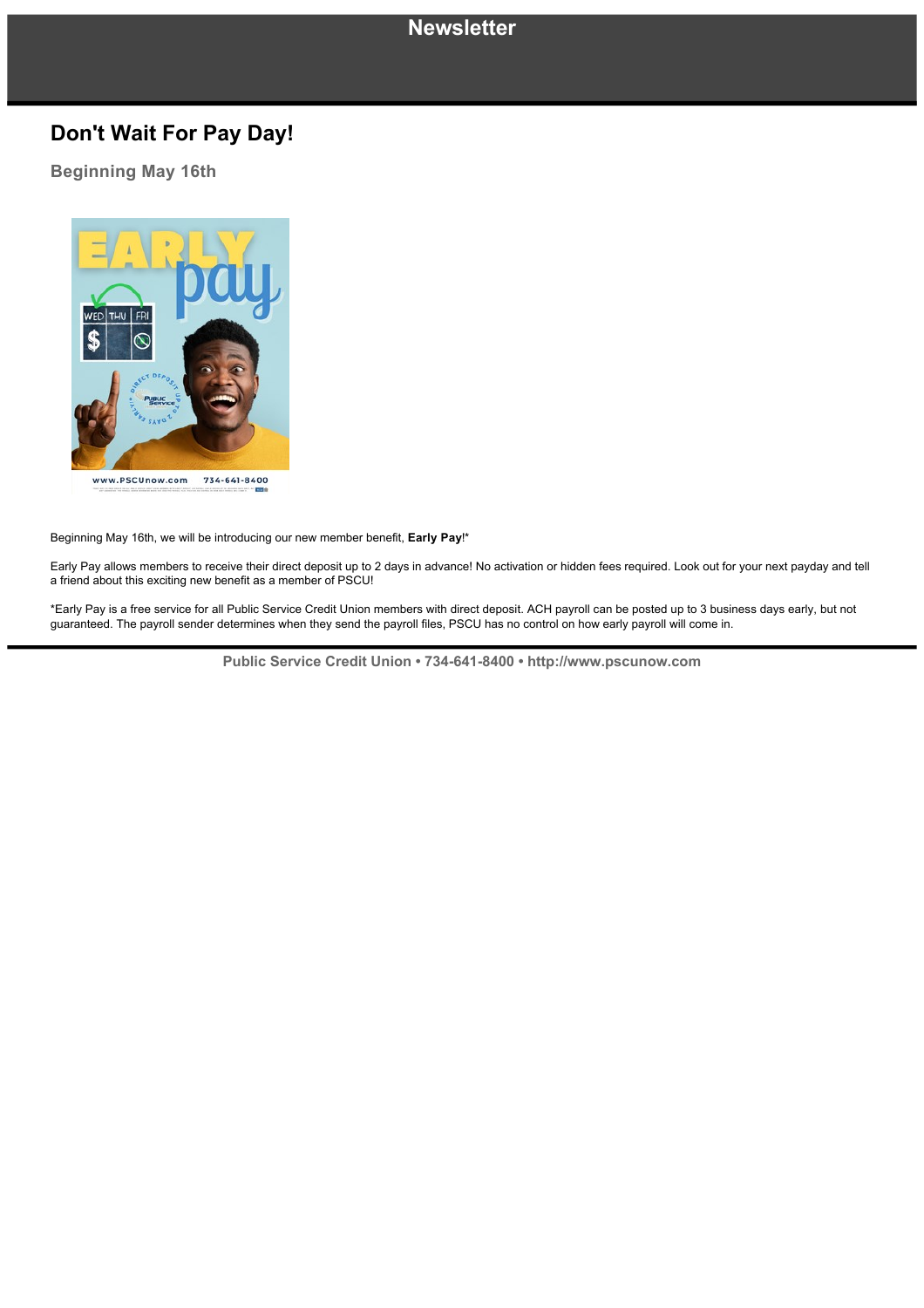# **Newsletter**

## **Don't Move, Improve!**

### **Beginning May 16th**



Looking to consolidate debt, improve your home, or finance a big project? No more procrastination!

For a limited time, you can borrow up to 100% of your home's value!\*

Apply beginning May 16th

\* Subject to credit approval and program guidelines. This offer applies only to new home equity loans or lines of credit loans or existing ones. Only on a primary residence property, which the borrower owns and occupies is eligible; not available on a second/vacation home, rental/investment properties, or mobile homes. Offer limited to residences of Michigan. Your rate and corresponding APR may be higher than the posted rate, depending on your credit history and PSCU's credit policies. Full Appraisals required to take advantage of the full 100% LTV special, LTVs 90% and lower may qualify for our automated valuation system. Property insurance is required. Flood insurance may be required. This product has a variable-rate that is based on the market rates (prime plus margin).